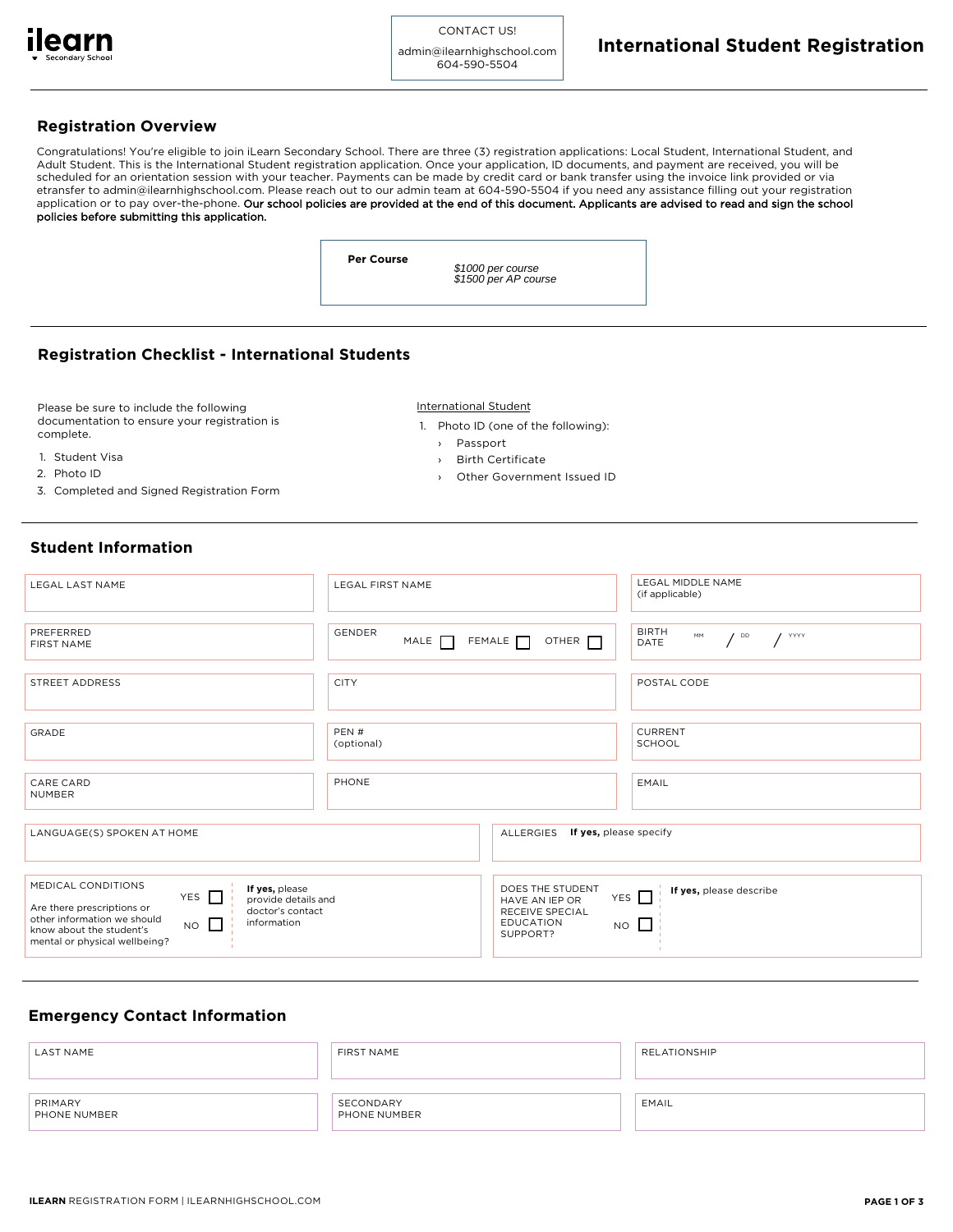

# **Parent/Guardian Information**

| NAME  | PARENT/GUARDIAN 1                                  | PARENT/GUARDIAN 2                                                                       | PHONE                                        | PARENT/GUARDIAN 1 |                             | PARENT/GUARDIAN 2            |                  |
|-------|----------------------------------------------------|-----------------------------------------------------------------------------------------|----------------------------------------------|-------------------|-----------------------------|------------------------------|------------------|
| EMAIL | PARENT/GUARDIAN 1                                  | PARENT/GUARDIAN 2                                                                       | WHICH PARENT DO<br>YOU PREFER WE<br>CONTACT? |                   | PARENT/<br><b>GUARDIAN1</b> | PARENT/<br><b>GUARDIAN 2</b> | <b>BOTH</b><br>П |
|       | ARE THERE ANY COURT ORDERS<br>RELATING TO CUSTODY? | YES    <br>If yes, please provide<br>details and court orders<br>NO<br>(copies are OK). |                                              |                   |                             |                              |                  |

### **SCHOOL POLICIES**

Yes, I have read the School Policies and I agree to follow the policies and expectations of iLearn Secondary School.  $\Box$ 

## PERSONAL INFORMATION PRIVACY POLICY

Yes, I consent to having iLearn Secondary School collect personal<br>information that may include student identification information, birth<br>certificate, legal guardianship, court orders if applicable, parents' contact □ numbers and email address.

## **NEWS MEDIA**

- Yes, I consent to having photographs and work samples used by iLearn<br>Secondary School in the website, newsletter, and other promotional<br>materials and news media.  $\Box$
- No, I do not consent to having photographs and work samples used by iLearn Secondary School in the website, newsletter, and other promotional materials and news media.  $\Box$

## **COMMITMENT TO LEARNING**

#### **STUDENT**

- > I agree to login and communicate with my teacher(s) in a timely manner.
- > I agree to submit assignments/do quizzes/module tests regularly.
- $\rightarrow$  Lagree to ask for help when needed.
- > I understand that if I do not comply with these requirements, my online course(s) may be deactivated or I may be dropped from the course.

## **PAYMENT POLICIES**

## **REFUND**

- Refunds are only accepted within 2 weeks of the class start date and is subject to a \$250.00 processing fee.
	- > If a student gets suspended or expelled, no refund will be provided.

| STUDENT<br><b>NAME</b> | above<br>20000<br>torme<br>l acknowledge this as a<br>$\sim$ $\sim$ $\sim$<br>.<br>' signature.<br>virtual<br>. ت<br>.<br>. | DATE | MM | DD |
|------------------------|-----------------------------------------------------------------------------------------------------------------------------|------|----|----|

 $\frac{1}{2}$